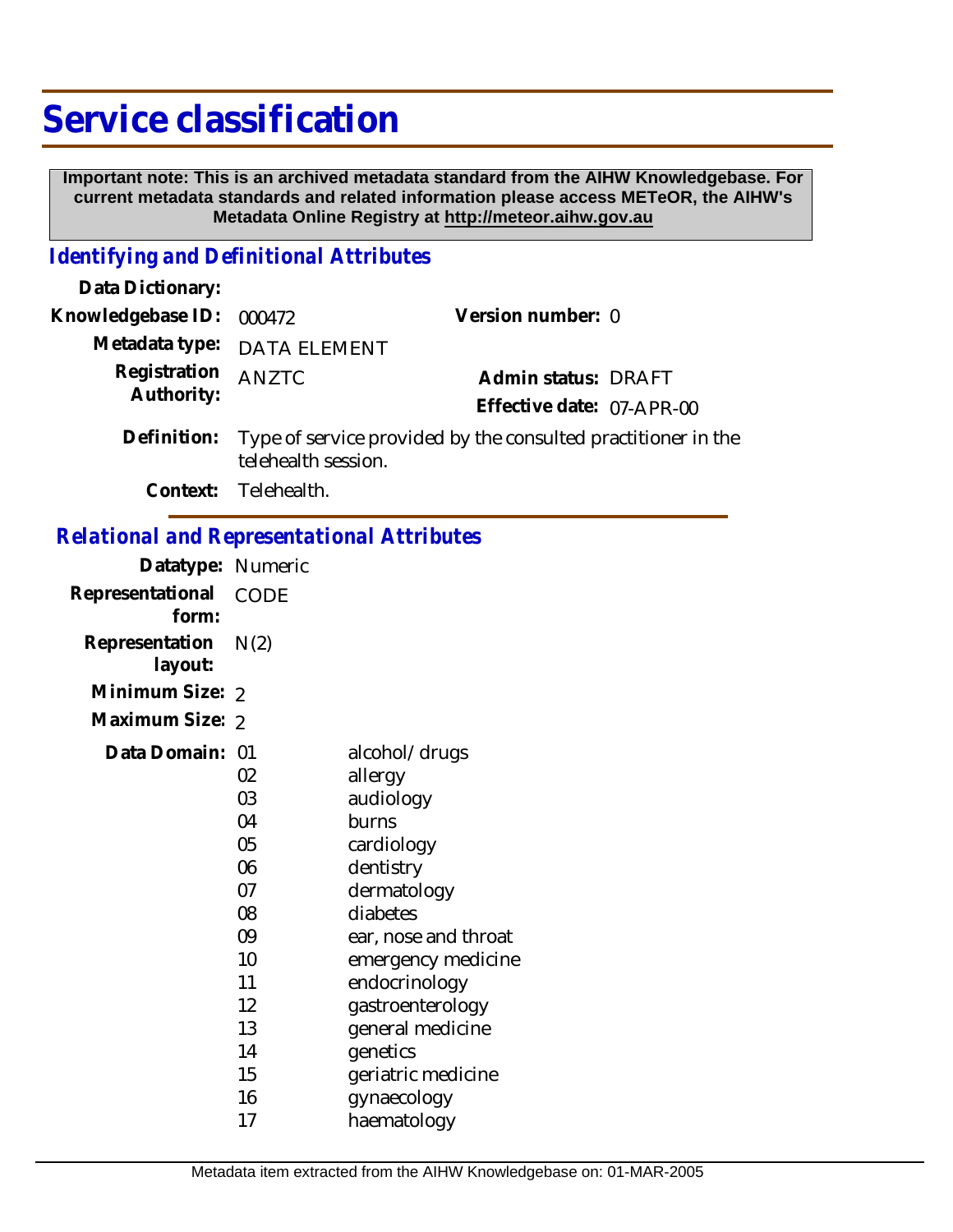- 18 immunology
- 19 infectious diseases
- 20 intensive care
- 21 mental health
- 22 neonatology
- 23 nephrology
- 24 neurology
- 25 neurosurgery
- 26 nutrition/dietetics
- 27 obstetrics
- 28 occupational therapy
- 29 oncology
- 30 opthalmology
- 31 32 optometry orthopaedics
- 33 orthotics
- 34 paediatrics
- 35 palliative care
- 36 pathology
- 37 physiotherapy
- 38 plastic surgery
- 39 podiatry
- 40 41 prosthetics psychiatry
- 42 psychology
- 43 radiology
- 44 rehabilitation
- 45 respiratory problems
- 46 rheumatology
- 47 48 social work
- 49 speech pathology spinal
- 50 surgery
- 51 urology
- 98 other

# *Administrative Attributes*

Based on clinic classification from Cleary, M, Murray, J, Michael, R, Piper, K, 1998,"Outpatient costing and classification: are we any closer to a national standard for ambulatory classification systems?" The Medical Journal of Australia Vol 169 Supplement 19 Oct. **Source Document:**

**Source Organisation:** The Australian New Zealand Telehealth Committee

**Comments:** In addition to this and the other Telehealth data elements